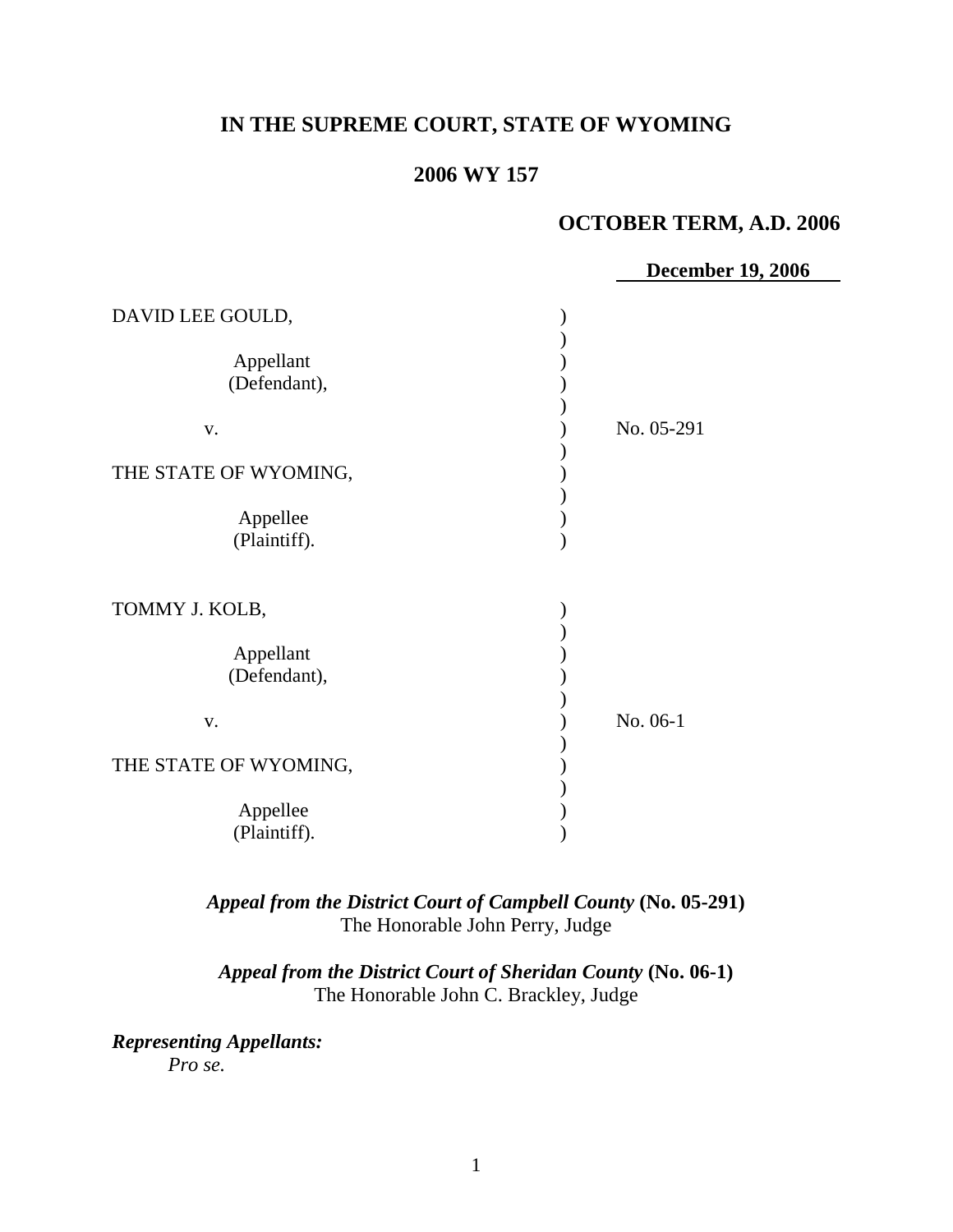#### *Representing Appellee:*

Patrick J. Crank, Attorney General; Paul Rehurek, Deputy Attorney General; D. Michael Pauling, Senior Assistant Attorney General; James Michael Causey, Assistant Attorney General.

**Before VOIGT, C.J., and GOLDEN, HILL, KITE, and BURKE, JJ.**

**NOTICE: This opinion is subject to formal revision before publication in Pacific Reporter Third. Readers are requested to notify the Clerk of the Supreme Court, Supreme Court Building, Cheyenne, Wyoming 82002, of typographical or other formal errors so correction may be made before final publication in the permanent volume.**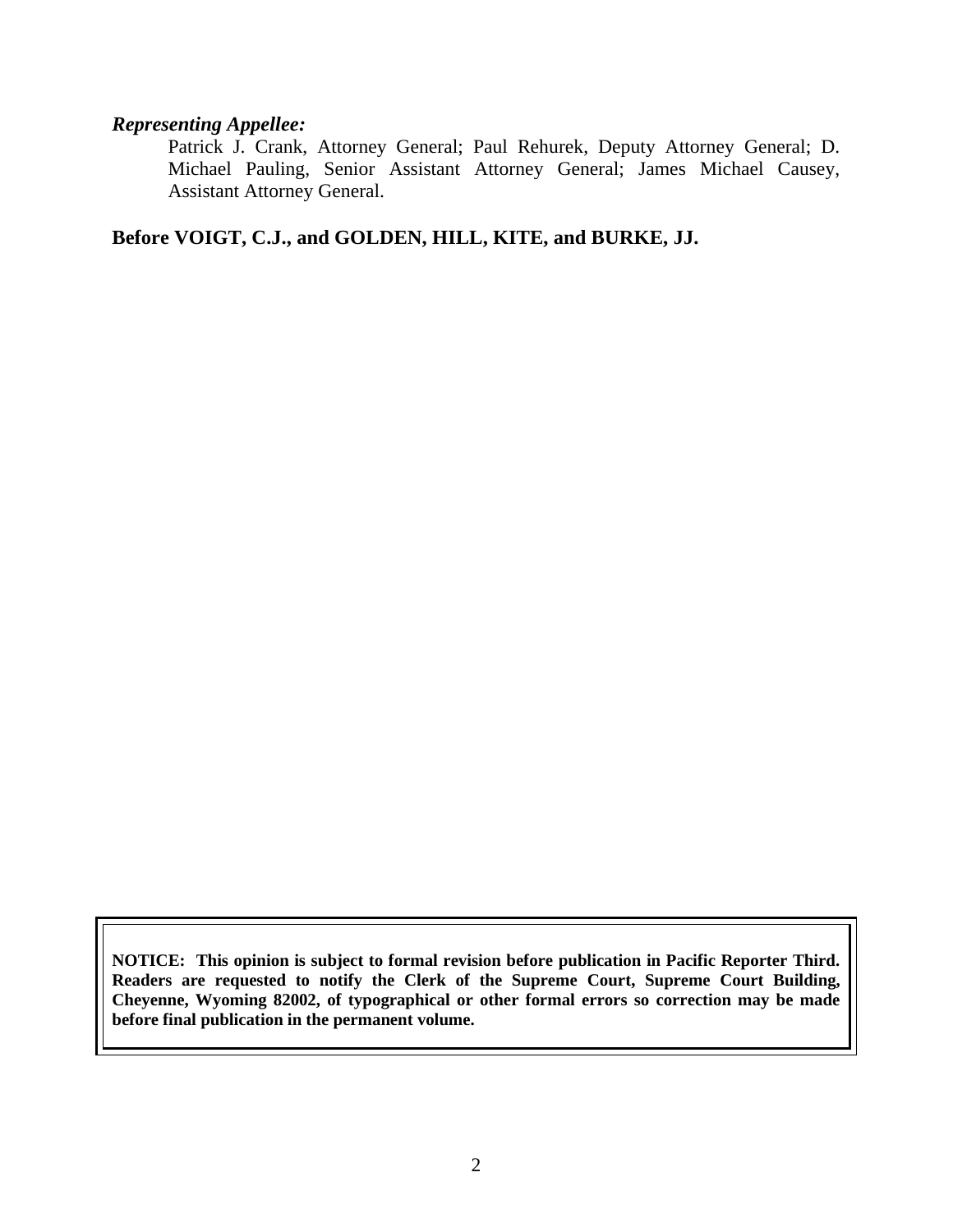## **KITE, Justice.**

[¶1] David Lee Gould and Tommy J. Kolb (appellants) were convicted for committing violent felonies in Wyoming and then were transferred by the Wyoming Department of Corrections (DOC) to a detention center in Texas to serve their sentences. The appellants filed parallel motions to correct illegal sentence in the district courts where they were convicted. They also filed motions for appointment of legal counsel to assist them with their post-judgment efforts. The respective district courts denied the motions, and appellants appealed. Because their appeals involve very similar issues and arguments, they were consolidated for decision by this Court. We conclude the appellants have not established they are entitled to correction of their sentences or to appointment of counsel. Consequently, we affirm.

#### **ISSUES**

[ $[$ [2] The appellants, who appear *pro se*, do not expressly set out their issues on appeal.<sup>1</sup> The State phrases the appellate issues as:

- I. Did either district court err in denying either appellant"s motion for correction of an illegal sentence?
- II. Did either district court err in denying either appellant"s motion for appointment of counsel?

## **FACTS**

#### *Facts Relevant to Mr. Gould*

 $\overline{a}$ 

[¶3] In December 2000, Mr. Gould entered a home in Campbell County without authorization and demanded sexual favors from a female occupant of the home. When she refused, he severely beat her. Mr. Gould pled guilty to, and was convicted of, one count of aggravated assault and battery, in violation of Wyo. Stat. Ann. § 6-2-502(a)(ii) (LexisNexis 2005),<sup>2</sup> and one count of burglary, in violation of Wyo. Stat. Ann.  $\S$  6-3-

<sup>&</sup>lt;sup>1</sup> The failure to identify issues on appeal is just one of numerous violations of the rules of appellate procedure in the appellants" briefs. Although we recognize we have the authority under W.R.A.P. 1.03 to dismiss these appeals because of the deficiencies in their briefs, we will consider the appellants' claims.

<sup>&</sup>lt;sup>2</sup> Wyo. Stat. Ann. § 6-2-502(a)(ii) states: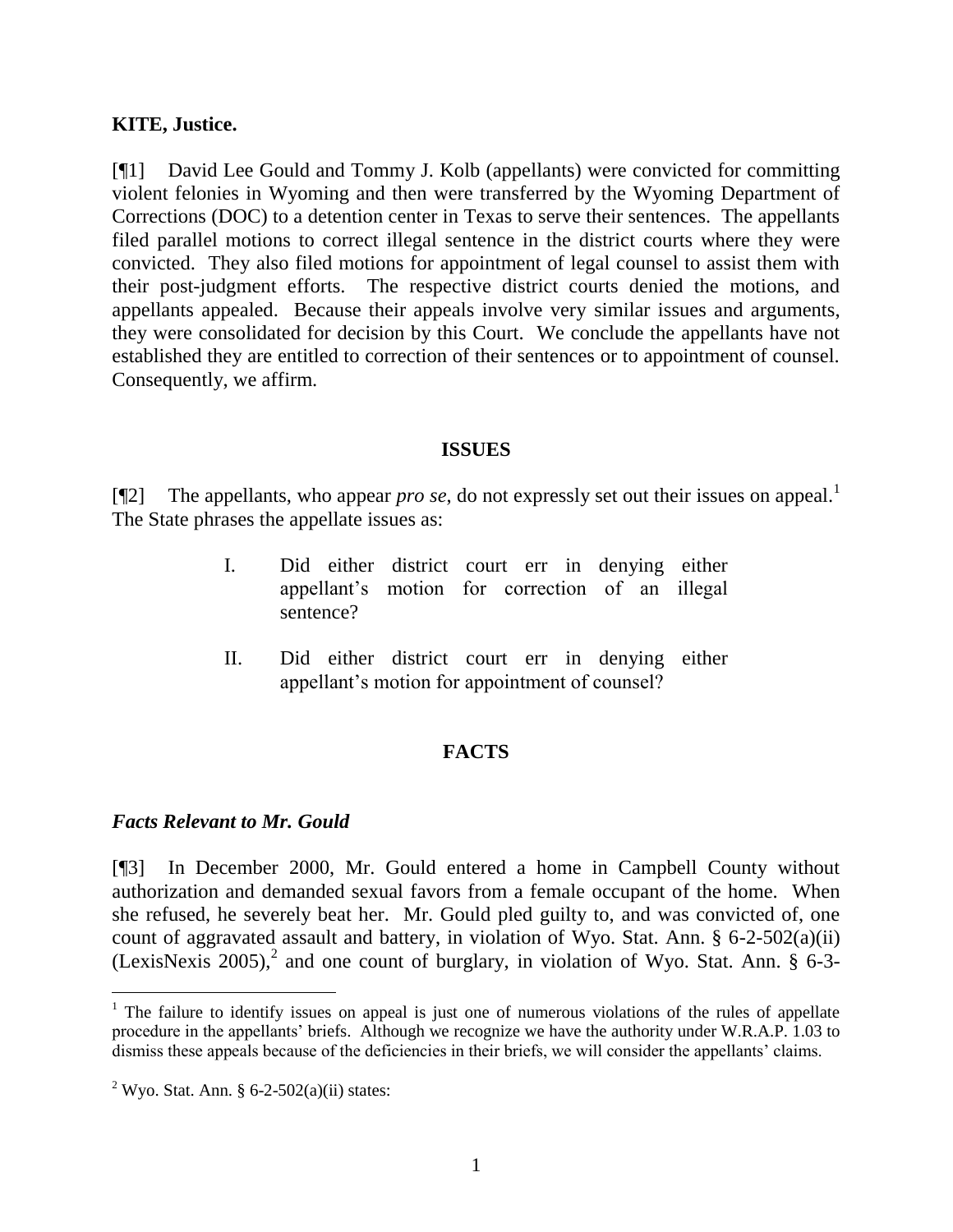301(a) and (b) (LexisNexis 2005).<sup>3</sup> The district court sentenced him to serve six to ten years of imprisonment on each count and ruled he would serve the sentences consecutively. Mr. Gould filed a direct appeal of his judgment and sentence, but voluntarily dismissed the appeal before a decision was issued by this Court.

[¶4] In 2002, Mr. Gould filed a motion for sentence reduction pursuant to W.R.Cr.P. 35(b), asking the district court to modify his sentences to make them concurrent instead of consecutive. The district court denied his motion, and Mr. Gould did not appeal from the denial. On October 24, 2005, he filed *pro se* motions to correct illegal sentence pursuant to W.R.Cr.P. 35(a) and for appointment and assistance of counsel. The district court denied Mr. Gould"s motions, and he filed this appeal.

#### *Facts Relevant to Mr. Kolb*

 $\overline{a}$ 

[¶5] Mr. Kolb was convicted after a jury trial for the 1993 first degree pre-meditated murder<sup>4</sup> and aggravated kidnapping<sup>5</sup> of Christa Sallini in Sheridan County. *Kolb v. State*,

(a) A person is guilty of aggravated assault and battery if he:

(i) Causes serious bodily injury to another intentionally, knowingly or recklessly under circumstances manifesting extreme indifference to the value of human life;

(ii) Attempts to cause, or intentionally or knowingly causes bodily injury to another with a deadly weapon;

(iii) Threatens to use a drawn deadly weapon on another unless reasonably necessary in defense of his person, property or abode or to prevent serious bodily injury to another; or

(iv) Intentionally, knowingly or recklessly causes bodily injury to a woman whom he knows is pregnant.

(b) Aggravated assault and battery is a felony punishable by imprisonment for not more than ten (10) years.

<sup>3</sup> Wyo. Stat. Ann. § 6-3-301 states, in relevant part:

(a) A person is guilty of burglary if, without authority, he enters or remains in a building, occupied structure or vehicle, or separately secured or occupied portion thereof, with intent to commit larceny or a felony therein.

(b) Except as provided in subsection (c) of this section, burglary is a felony punishable by imprisonment for not more than ten (10) years, a fine of not more than ten thousand dollars (\$10,000.00), or both.

 $4$  Mr. Kolb was convicted of first degree murder as defined in Wyo. Stat. Ann. § 6-2-101 (Cum. Supp. 1993), which stated: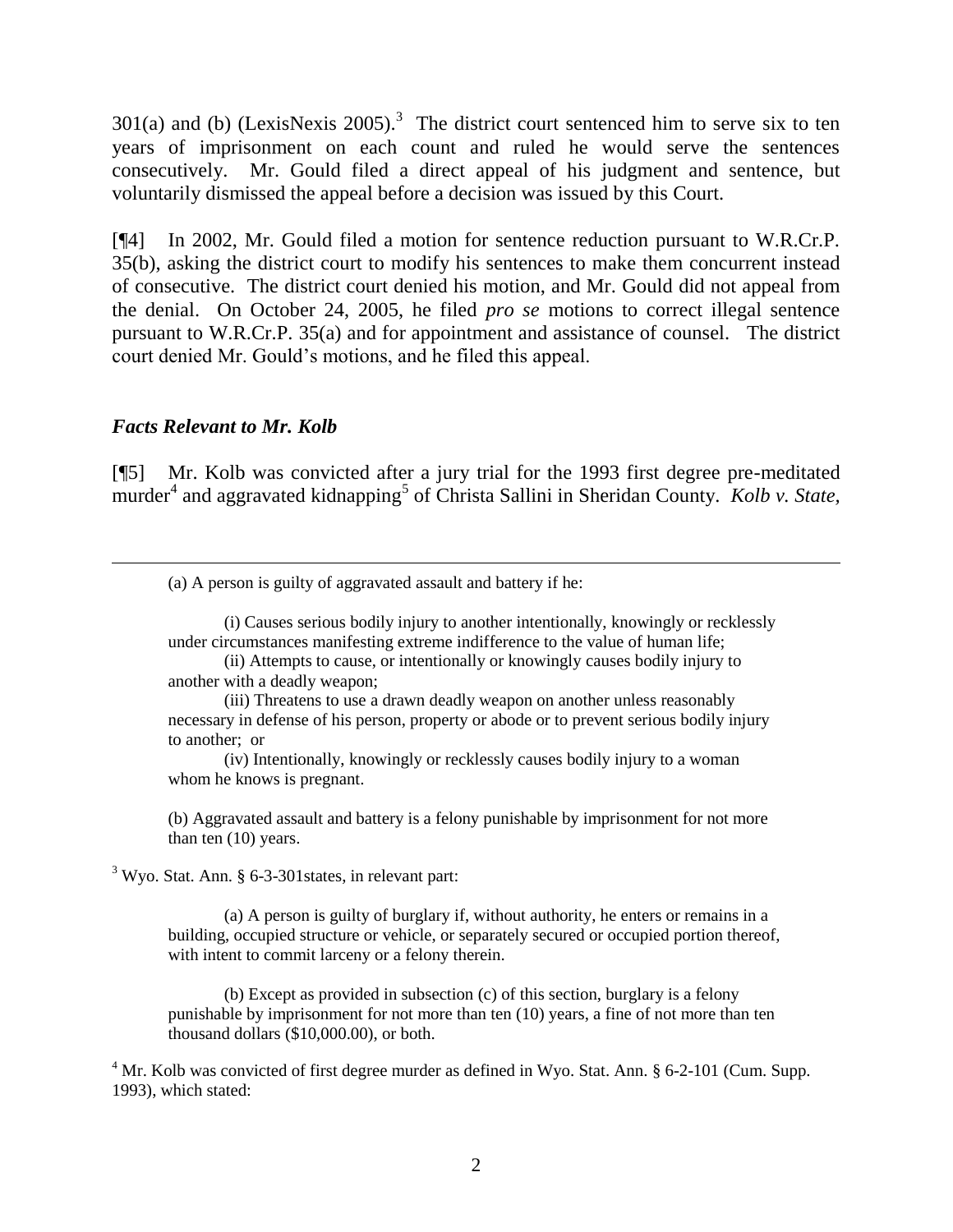930 P.2d 1238, 1239-40 (Wyo. 1996). The district court entered judgment on the jury"s verdict and sentenced Mr. Kolb to serve two consecutive life sentences. *Id.* Mr. Kolb appealed to this Court and we affirmed his convictions. *Id.* In 1997, he submitted claims of ineffective assistance of trial and appellate counsel in a Petition for Post-Conviction Relief filed with the district court. Mr. Kolb"s petition was denied.

[¶6] On October 31, 2005, nearly ten years after his direct appeal was rejected, Mr. Kolb filed *pro se* motions to correct illegal sentence and for assistance of counsel, which paralleled Mr. Gould"s motions. The district court denied both of Mr. Kolb"s motions and he appealed to this Court.

## **STANDARD OF REVIEW**

[¶7] A district court has discretion in ruling on a motion to correct an illegal sentence; consequently, we review the district court's ruling for abuse of discretion. *See, Whitten v. State,* 2005 WY 55, ¶ 6, 110 P.3d 892, 894 (Wyo. 2005). However, "[t]he exercise of discretion in the context of a motion to correct an illegal sentence is limited to a

(a) Whoever purposely and with premeditated malice, or in the perpetration of, or attempt to perpetrate, any sexual assault, arson, robbery, burglary, escape, resisting arrest or kidnapping, kills any human being is guilty of murder in the first degree.

 (b) A person convicted of murder in the first degree shall be punished by death or life imprisonment according to law, except that no person shall be subject to the penalty of death for any murder committed before the defendant attained the age of sixteen (16) years.

<sup>5</sup> Wyo. Stat. Ann. § 6-2-201(a)(iii) and (d) (1988) set out the definition of aggravated kidnapping:

(a) A person is guilty of kidnapping if he unlawfully removes another from his place of residence or business or from the vicinity where he was at the time of the removal, or if he unlawfully confines another person, with the intent to:

(i) Hold for ransom or reward, or as a shield or hostage;

(ii) Facilitate the commission of a felony; or

(iii) Inflict bodily injury on or to terrorize the victim or another.

\* \* \*

l

(d) If the defendant does not voluntarily release the victim substantially unharmed and in a safe place prior to trial, kidnapping is a felony punishable by imprisonment for not less than twenty (20) years or for life except as provided in W.S. 6-2-101.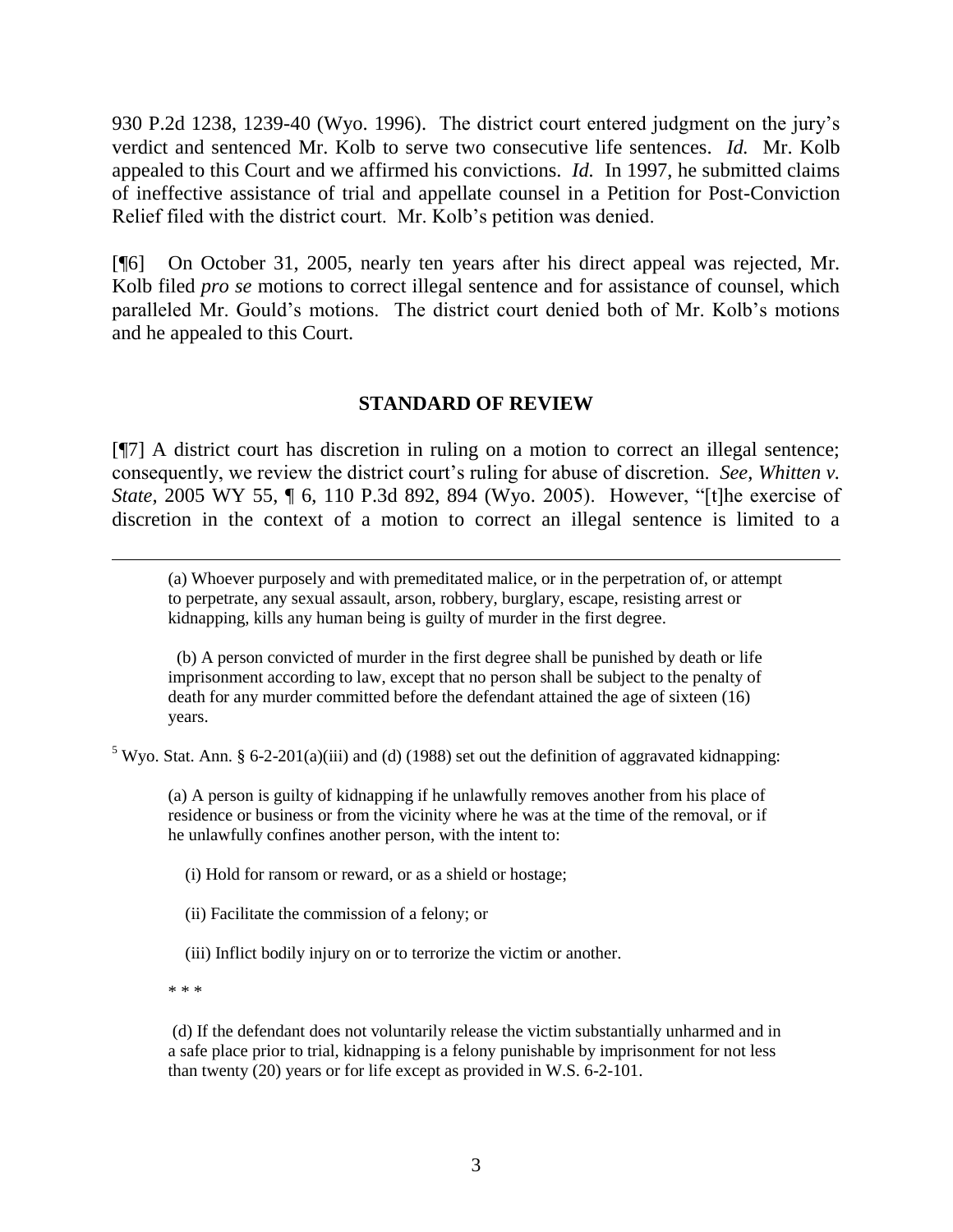determination by the trial court as to whether the sentence was legal or illegal." *Id.* The determination of "whether a specific rule applies to a given set of facts is a question of law, requiring a *de novo* review." *Sweets v. State,* 2001 WY 126, ¶ 9, 36 P.3d 1130, 1132 (Wyo. 2001). *See also*, *Lee v. State*, 2 P.3d 517, 525 (Wyo. 2000).

[¶8] Pursuant to Wyo. Stat. Ann. § 7-6-104 (LexisNexis 2005), the district court has discretion as to whether or not to appoint counsel at non-critical stages of a criminal proceeding, and our review of a denial of a request for appointment of counsel is limited to determining whether or not the district court abused its discretion. *See*, *Patrick v. State,* 2005 WY 32, ¶ 16, 108 P.3d 838, 844-45 (Wyo. 2005). The abuse-of-discretion standard of review examines the reasonableness of the trial court's choice. *Lacey v. State,*  2003 WY 148, ¶ 7, 79 P.3d 493, 495 (Wyo. 2003); *Griswold v. State*, 2001 WY 14, ¶ 7, 17 P.3d 728, 731 (Wyo. 2001). "Judicial discretion is a composite of many things, among which are conclusions drawn from objective criteria; it means exercising sound judgment with regard to what is right under the circumstances and without doing so arbitrarily and capriciously." *Martinez v. State,* 2002 WY 10, ¶ 7, 39 P.3d 394, 396 (Wyo. 2002).

## **DISCUSSION**

#### **A.** *Motions to Correct Illegal Sentence*

[¶9] Pursuant to W.R.Cr.P. 35(a), a motion to correct an illegal sentence may be brought at any time. ""An illegal sentence is one which exceeds statutory limits, imposes multiple terms of imprisonment for the same offense, or otherwise violates constitutions or the law."" *Martinez,* ¶ 9, 39 P.3d at 396, quoting *Duran v. State*, 949 P.2d 885, 887 (Wyo. 1997). *See also*, *Brown v. State,* 2004 WY 119, ¶ 7, 99 P.3d 489, 492 (Wyo. 2004). Appellants present several arguments in support of their claims the district court erred by denying their motions to correct illegal sentence, including: 1) the district court's orders denying their motions did not properly address their legal arguments; 2) their convictions should have merged for sentencing; 3) their sentences were enhanced on the basis of improper factors; and 4) their sentences were illegally executed because the DOC transferred them to a detention center in Texas to serve their sentences.

#### *1. District Court's Orders*

[¶10] Appellants argue their cases should be remanded to their respective district courts with directions requiring the courts to articulate the legal reasons for denying their motions to correct illegal sentence. The appellants cite to general constitutional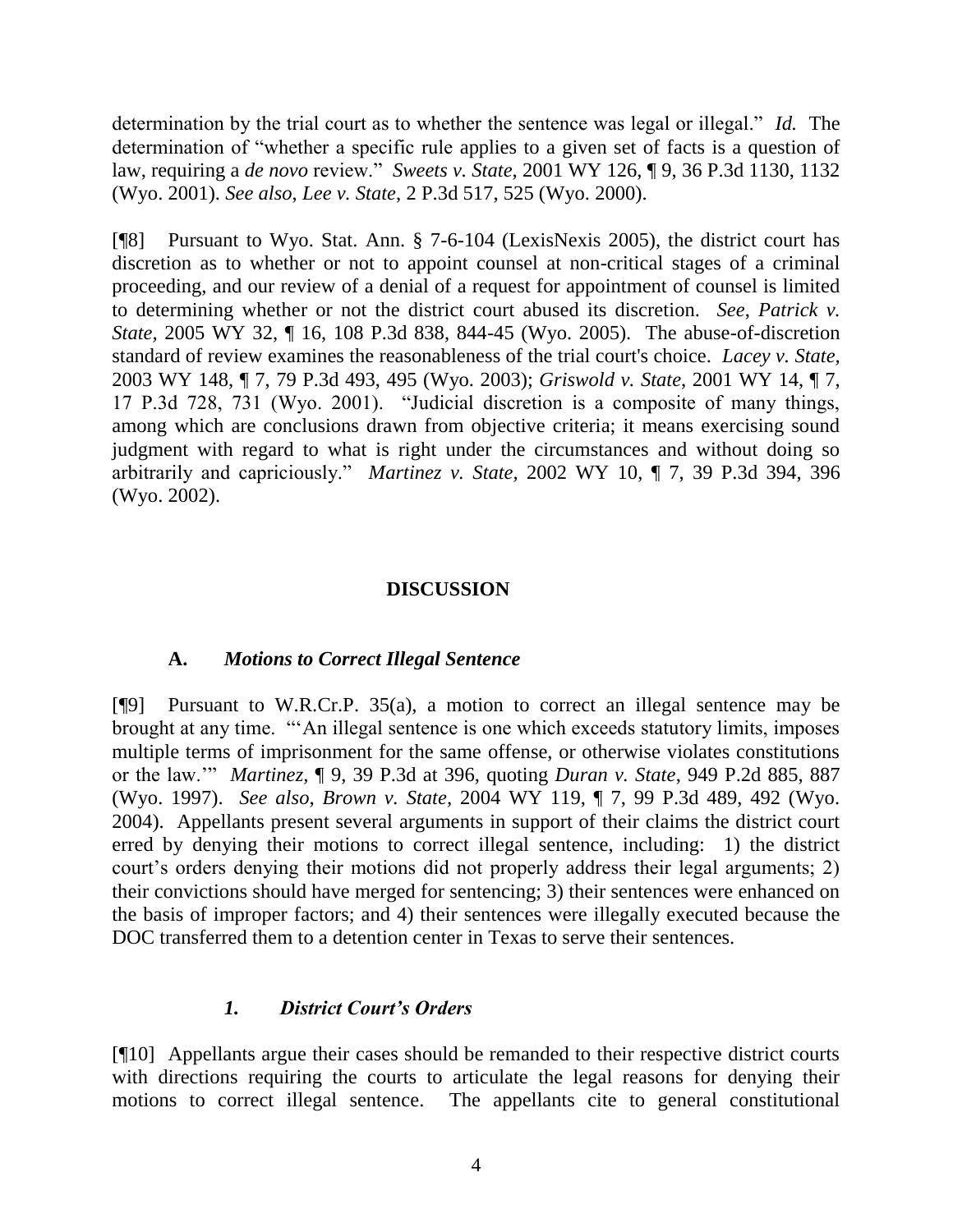provisions but do not provide any specific authority indicating district courts are required to provide detailed legal reasons for their rulings on motions to correct an illegal sentence.

[¶11] In Mr. Gould's case, the district court's order denying his motion to correct an illegal sentence stated, in pertinent part: "The court, having considered said motion and the governing law, finds that defendant"s motion is without merit and, in large part, directs the court to consider case law and authority that is not governing in defendant's matter." Mr. Gould filed a motion "for reasoned judgment" and a motion for rehearing. The district court denied his motions, indicating the sentences were within the limits prescribed by Wyoming law and the court had discretion to sentence him to consecutive sentences. The court stated Mr. Gould's sentences were appropriate in light of his "extensive criminal history and the extreme violence of the case." In Mr. Kolb"s case, the district court"s order, although brief, indicates it considered his filings and the procedural history of the case and denied his motions for the reasons set forth in the State's Traverse.<sup>6</sup>

[¶12] The respective orders indicate the district courts did, in fact, consider the appellants' legal claims. In their arguments to this Court, appellants do not identify any specific authority obligating the district courts to make more definitive findings and conclusions in support of their decisions. We, therefore, refuse to remand these cases to the district courts to require them to include further reasons for their respective denial orders. Moreover, as is apparent from our decisions on the substantive issues presented in this case, such an exercise would have no practical effect on the outcome.

# *2. Merger of Sentences*

l

[¶13] Appellants argue their sentences were illegal because they were punished multiple times for the same conduct in violation of the constitutional proscriptions against double jeopardy. They do not challenge the validity of the underlying convictions, but argue the convictions should have merged for sentencing. Compare, *DeSpain v. State,* 865 P.2d 584 (Wyo. 1993) (holding a double jeopardy challenge to multiple convictions for a single criminal event must be brought in a petition for post conviction relief pursuant to Wyo. Stat. Ann. §§ 7-14-101, et seq. rather than in a motion to correct an illegal sentence under W.R.Cr.P. 35(a)), and *Birr v. State,* 878 P.2d 515 (Wyo. 1994), upon rehearing, 895 P.2d 43 (Wyo. 1995).

[¶14] Before we address the merits of the appellants" arguments, we consider whether their claims are barred by *res judicata*. The preclusive doctrine of *res judicata* applies in

<sup>&</sup>lt;sup>6</sup> The State's Traverse included a comprehensive discussion of the law pertaining to illegal sentences, merger of convictions for sentencing, and sentence enhancements.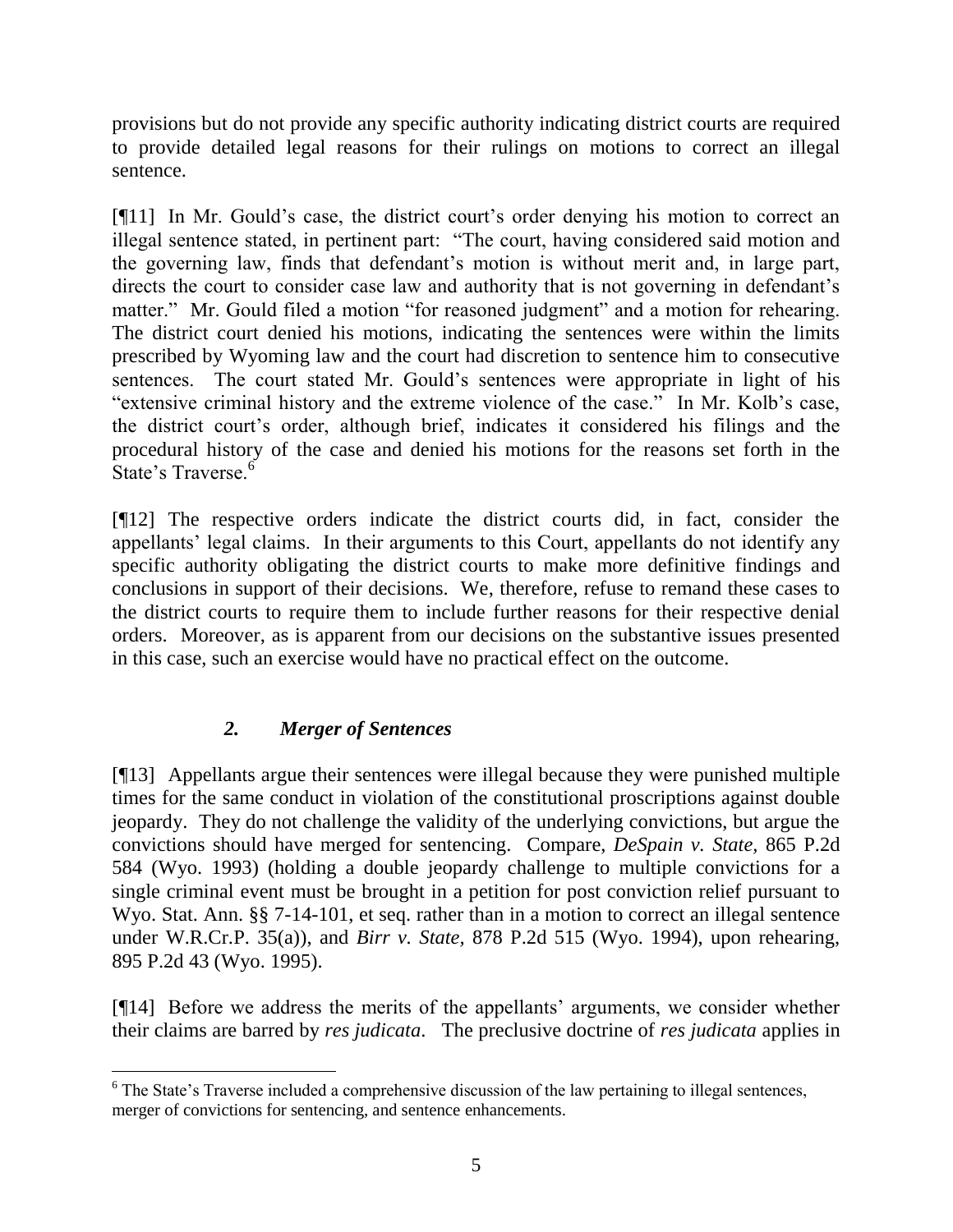the criminal context, as well as to civil matters. *See, e.g*., *Beck v. State,* 2005 WY 56, 110 P.3d 898 (Wyo. 2005); *Lacey,* 2003 WY 148, 79 P.3d 493; *Kallas v. State,* 776 P.2d 198 (Wyo. 1989). Our precedent is clear that the principle of *res judicata* may be applied to claims brought pursuant to W.R.Cr.P. 35(a). *See, e.g*., *Hamill v. State,* 948 P.2d 1356, 1358-59 (Wyo. 1997). In *Hamill*, we rejected the appellant"s argument that, because Rule 35 states that a motion to correct an illegal sentence may be brought at any time, it is not subject to bar under the doctrine of *res judicata*. *Id.* 

[¶15] *Res judicata* bars relitigation of issues raised and considered in a prior criminal proceeding. *Lacey,* ¶ 11, 79 P.3d at 495. Moreover, "[i]t is a longstanding rule that issues which **could have been raised** in an earlier proceeding are foreclosed from subsequent consideration." *Id.* (emphasis added). It is, therefore, appropriate for us to consider application of the preclusive doctrine to appellants' Rule 35(a) claims that their sentences are illegal because their convictions should have merged for sentencing.

[¶16] As we stated earlier, Mr. Gould pled guilty to aggravated assault and battery and burglary and was sentenced to consecutive terms for his actions. He initially filed a direct appeal, but voluntarily dismissed that appeal before any action was taken by this Court. He subsequently filed a motion for sentence reduction, asking the district court to reconsider its decision to impose consecutive sentences. The district court denied his motion, and he did not appeal that decision. Thus, Mr. Gould had the opportunity to argue his sentences should merge for purposes of sentencing in both his direct appeal and his 2002 motion to reduce his sentence, which he did not appeal. The judicial interests of finality in criminal cases demand disciplined application of the preclusive doctrine. *See Nixon v. State,* 2002 WY 118, 51 P.3d 851 (Wyo. 2002) (providing a comprehensive discussion of the importance of finality in criminal cases). Consequently, we conclude Mr. Gould"s merger issue is barred by *res judicata*.

[¶17] Although the procedural history in Mr. Kolb"s case differs from Mr. Gould"s, the same underlying principles apply. Mr. Kolb was convicted after a jury trial of first degree murder and aggravated kidnapping. *Kolb,* 930 P.2d at 1239-40. He appealed and this Court affirmed. *Id.* Although he could have presented a claim that his sentences should have merged in his direct appeal, he did not do so. Under our precedent, it is clear Mr. Kolb had an obligation to present his claim that his convictions should have merged for sentencing in a timely fashion. *Mead v. State,* 2 P.3d 564 (Wyo. 2000); *See also*, *Hamill,* 948 P.2d at 1359. Having failed to do so, he is barred from litigating that issue at this late date.

[¶18] Further, although we are under no obligation to do so, we note the appellants" claims that their convictions should have merged for sentencing are not well-founded. Mr. Gould pled guilty to, and was convicted of, burglary for entering a home without authorization to demand sex from the female victim. He also pled guilty to, and was convicted of, aggravated assault and battery for the vicious beating which followed the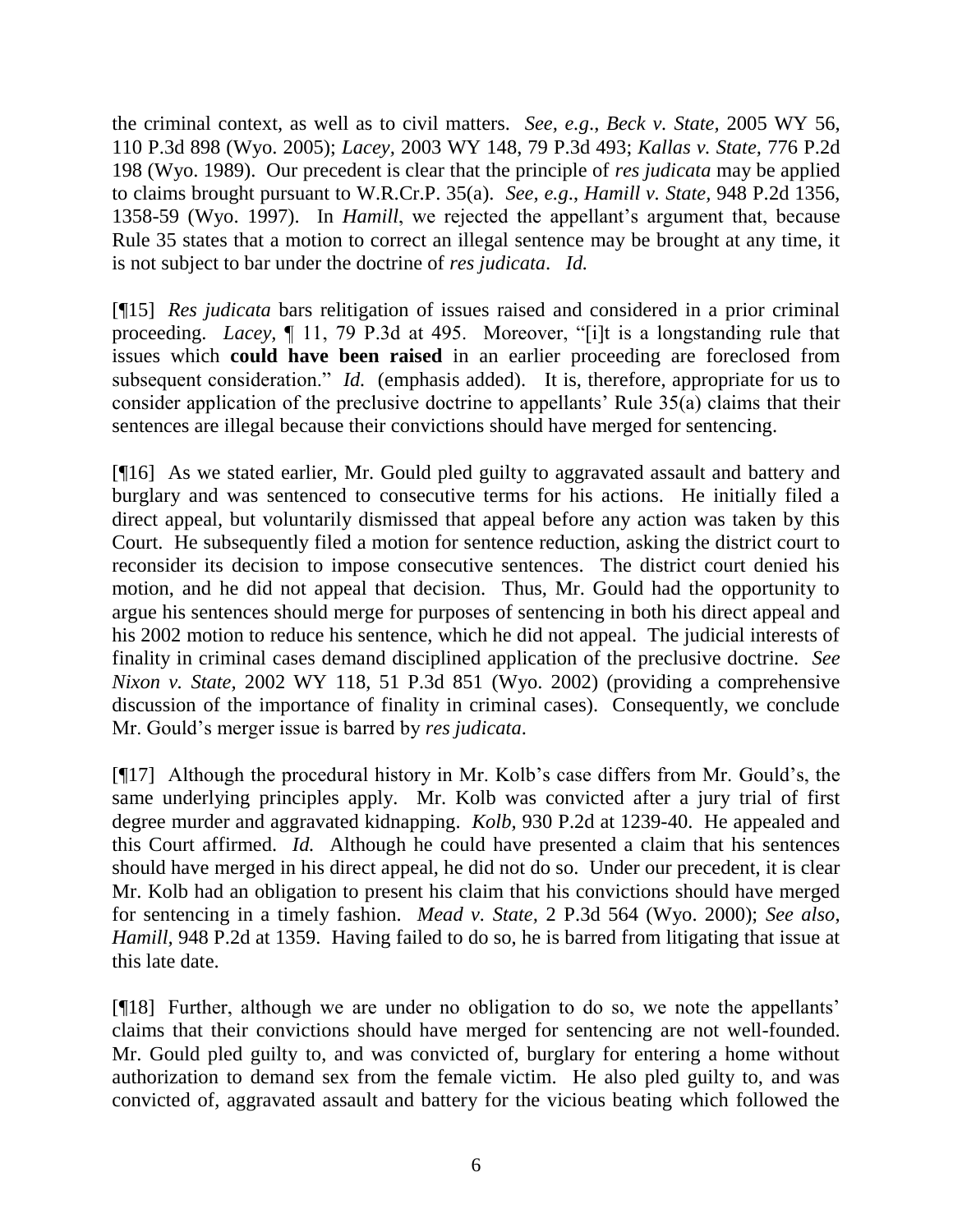victim"s refusal to comply with his demands for sex. As is obvious from the quotation of the relevant statutes in footnotes 2 and 3 of this opinion, the elements of the two crimes are very different. Furthermore, under the rationale of cases like *Owen v. State,* 902 P.2d 190 (Wyo. 1995) and *Bilderback v. State,* 13 P.3d 249, 254-55 (Wyo. 2000), even a cursory review of the facts demonstrates Mr. Gould could have committed either of his crimes without necessarily committing the other. His convictions would not, therefore, merge for sentencing purposes.

[¶19] Mr. Kolb was convicted of aggravated kidnapping and first degree pre-meditated murder. The elements of those crimes, as set out in footnotes 4 and 5 of this opinion, are very different and the legislative intent to punish them separately is obvious. Moreover, we concluded in *Kolb,* 930 P.2d at 1247, there was sufficient evidence to sustain Mr. Kolb"s conviction for pre-meditated murder. It is evident from that conclusion that, although the crimes occurred during an on-going criminal episode, the kidnapping was not an essential component of the pre-meditated murder charge. Mr. Kolb"s merger argument, therefore, also fails on its merits.

## *3. Sentence Enhancement*

[¶20] As we explained earlier, both appellants were convicted of two crimes and sentenced to separate sentences for each conviction, with the sentences to be served consecutively. Relying upon the United States Supreme Court decisions in *Apprendi v. New Jersey,* 530 U.S. 466, 120 S.Ct. 2348, 147 L. Ed. 2d 435 (2000), and *Blakely v. Washington,* 542 U.S. 296, 124 S.Ct. 2531, 159 L. Ed. 2d 403 (2004), appellants claim their rights under the Sixth Amendment to the United States Constitution were violated because the district courts "enhanced" their sentences by ordering them to be served consecutively without an admission by the accused or a determination by a jury as to that "enhancement."<sup>7</sup> They do not, however, identify any particular factors which were improperly relied upon by the district courts in ordering the consecutive sentences.

[¶21] In *Apprendi*, the United States Supreme Court held: "Other than the fact of a prior conviction, any fact that increases the penalty for a crime **beyond the prescribed statutory maximum** must be submitted to a jury, and proved beyond a reasonable doubt." *Apprendi*, 530 U.S. at 490 (emphasis added). In *Blakely,* the United States Supreme Court considered the State of Washington"s determinate sentencing structure. *Blakely*, 542 U.S. at 299-300. Blakely pled guilty to kidnapping which carried a maximum sentence of fifty-three months. However, "[p]ursuant to state law, the court

<sup>7</sup> An argument could be made that, like the double jeopardy issue, this claim is barred by *res judicata* because it was not raised in an earlier proceeding. We note, however, the United States Supreme Court decisions relied upon by the appellants were not published until several years after we affirmed Mr. Kolb's convictions. Therefore, we are inclined to address this issue as to Mr. Kolb. Because Mr. Gould's argument is very similar, we address his claim by default.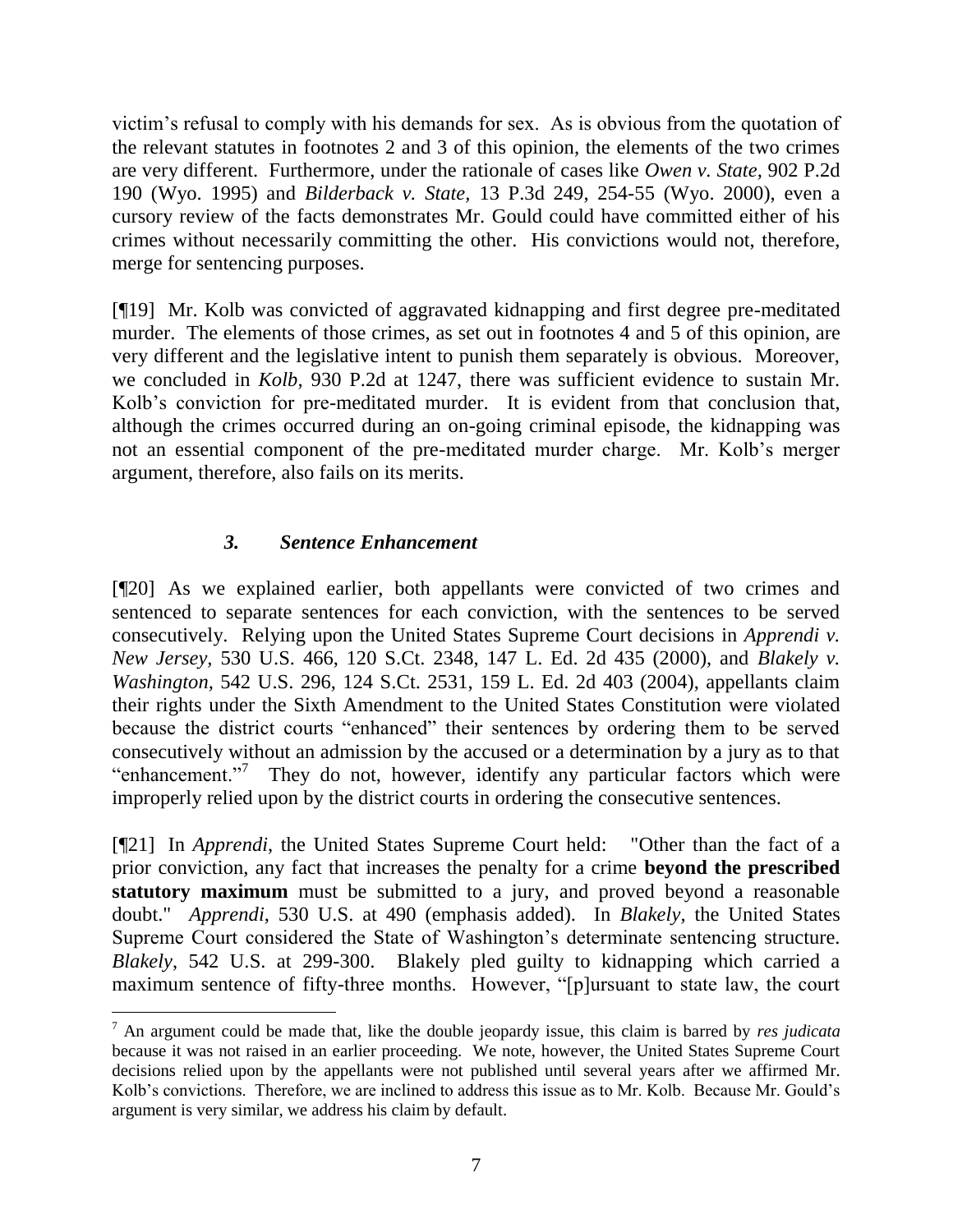imposed an "exceptional" sentence of 90 months after making a judicial determination that he had acted with "deliberate cruelty."" *Blakely,* 542 U.S. at 298. Relying on *Apprendi*, the United States Supreme Court ruled the sentencing judge's decision to increase Blakely's sentence beyond the statutory maximum based upon the judge's finding Blakely acted with "deliberate cruelty" violated the Sixth Amendment right to a jury trial. *Id.* at 303-05. In that decision, the Court expressly distinguished indeterminate sentencing schemes, like Wyoming"s, and ruled they do not infringe on the province of the jury. *Blakely,* 542 U.S. at 308-10. *See also*, *Janssen v. State,* 2005 WY 123, ¶¶ 20- 22, 120 P.3d 1006, 1011-12 (Wyo. 2005).

[¶22] Applying *Apprendi* and its progeny in *Janssen*, we concluded "the district court was free, in the exercise of its sentencing discretion, to consider factors relating to Mr. Janssen and his crimes in imposing an appropriate sentence within the statutory range." *Janssen,* ¶ 21, 120 P.3d at 1012. *See also*, *Smith v. State*, 2005 WY 113, ¶ 37, 119 P.3d 411 (Wyo. 2005). We held, because Mr. Janssen was sentenced under Wyoming"s indeterminate sentencing structure and his sentence fell within the statutory maximum for his crime, *Apprendi* and *Blakely* did not support his claim. *Janssen,* ¶ 21, 120 P.3d at 1011-12.

[¶23] Appellants were sentenced in accordance with Wyoming"s indeterminate sentencing statute, Wyo. Stat. Ann. § 7-13-201 (LexisNexis 2005) (except Mr. Kolb"s first degree murder conviction which mandated death or life imprisonment), and their individual sentences fell within the statutory maximums set out for their crimes. Consequently, in accordance with our rulings in *Janssen* and *Smith,* there was no obvious violation of the constitutional principles discussed in *Apprendi* and *Blakely.* 

[¶24] With regard to the consecutive nature of their sentences, we have long said the district court has discretion in determining whether the sentences will be served consecutively or concurrently. *See, e.g., Doles v. State,* 2002 WY 146, ¶ 16, 55 P.3d 29, 33 (Wyo. 2002); *Eaton v. State,* 660 P.2d 803, 806 (Wyo. 1983). Other than their argument that the consecutive sentences violated the Sixth Amendment under the precepts of *Apprendi* and *Blakely,* the appellants do not point to any specific error in the district courts' decision to order their sentences to be served consecutively. The argument that judicial imposition of consecutive sentences violates the Sixth Amendment has been soundly rejected by other courts. The Hawaii Supreme Court stated: "[O]ther jurisdictions, including several federal circuits, have aphoristically dismissed the proposition that either *Blakely* or *Apprendi* proscribes consecutive term sentencing, and this court does likewise." *State v. Kahapea,* 141 P.3d 440 (Haw. 2006), and cases cited therein. We follow suit and conclude the district courts did not improperly enhance the appellants" sentences under the Sixth Amendment and the rationale of *Apprendi* or *Blakely* simply by imposing consecutive sentences for their separate crimes*.*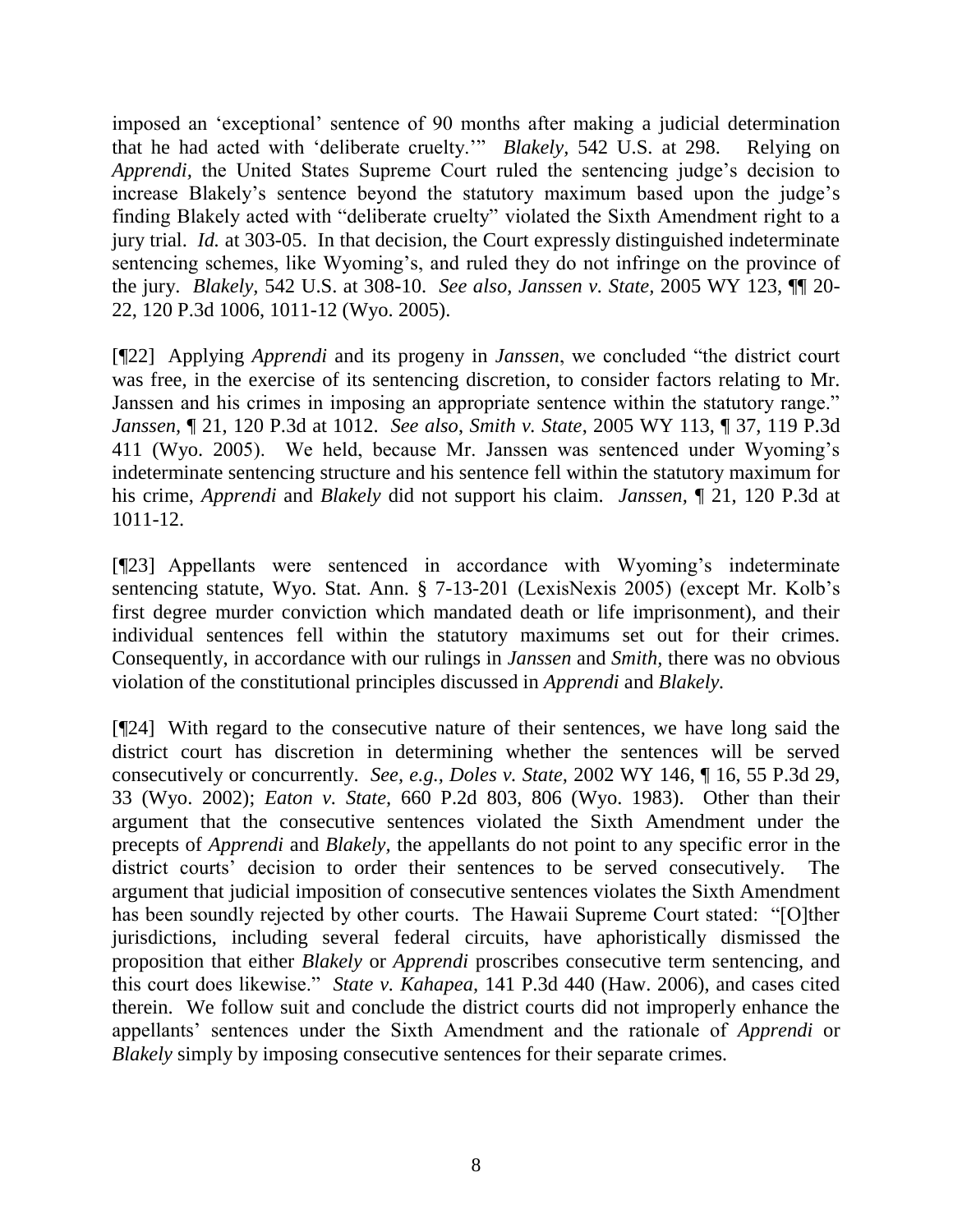## *D. Transfer to Texas Detention Center*

[¶25] Appellants claim their sentences are illegal because the DOC transferred them to a facility in Texas to serve their terms of imprisonment. They submit a myriad of complaints about the transfer, including the contract between Wyoming and Texas violates Wyoming law, and, by transferring them to another jurisdiction, the State of Wyoming "pardoned" them. The threshold question, however, is whether a Rule 35 motion is the proper procedural mechanism to challenge the DOC"s actions in executing their sentences. As we stated earlier in this opinion, an illegal sentence is "one that exceeds statutory limits, imposes multiple terms of imprisonment for the same offense, or otherwise violates constitutions or the law." *Brown,* ¶ 7, 99 P.3d at 491. Our inquiry under Rule 35 focuses on the sentence itself, not upon the State's actions in executing the sentence.

[¶26] "A prisoner transfer does not work an increase in punishment or sentence." 72 C.J.S. Prisons § 128 (2006). Thus, cases which consider the propriety of a state"s actions in executing a sentence are typically brought by means other than a motion to correct an illegal sentence. For example, in *Olim v. Wakinekona,* 461 U.S. 238, 103 S. Ct. 1741, 75 L. Ed. 2d 813 (1983), an inmate challenged his transfer from one state to another to serve his sentence in a civil rights action under 42 U.S.C. § 1983. Other cases concerning the transfer of prisoners between jurisdictions, including some cited by the appellants in support of their positions, *Shields v. Beto,* 370 F.2d 1003 ( $5<sup>th</sup>$  Cir. 1967) and *Thompson v. Bannan*, 298 F.2d 611 ( $6<sup>th</sup>$  Cir. 1962), are brought as habeas corpus petitions. Those procedures seem to be more appropriate for challenging executive branch transfer decisions. Because the appellants are not contesting the legality of their sentences, but only the way in which the DOC has executed them, this issue is not properly before us.

[¶27] Appellants have not demonstrated the district courts abused their discretion by denying the appellants' motions to correct illegal sentences. Consequently, they are not entitled to appellate relief on this issue.

## *E. Right to Counsel/Law Library*

[¶28] Appellants also challenge the district courts" denials of their requests for appointment of counsel to assist them with their motions to correct illegal sentence. Although their arguments are somewhat difficult to follow, the appellants apparently claim they were entitled to appointment of counsel because the law library at the Texas facility did not contain adequate legal resources or persons trained in the law to help them. This issue, therefore, implicates not only the right to counsel, but also the right of access to legal materials.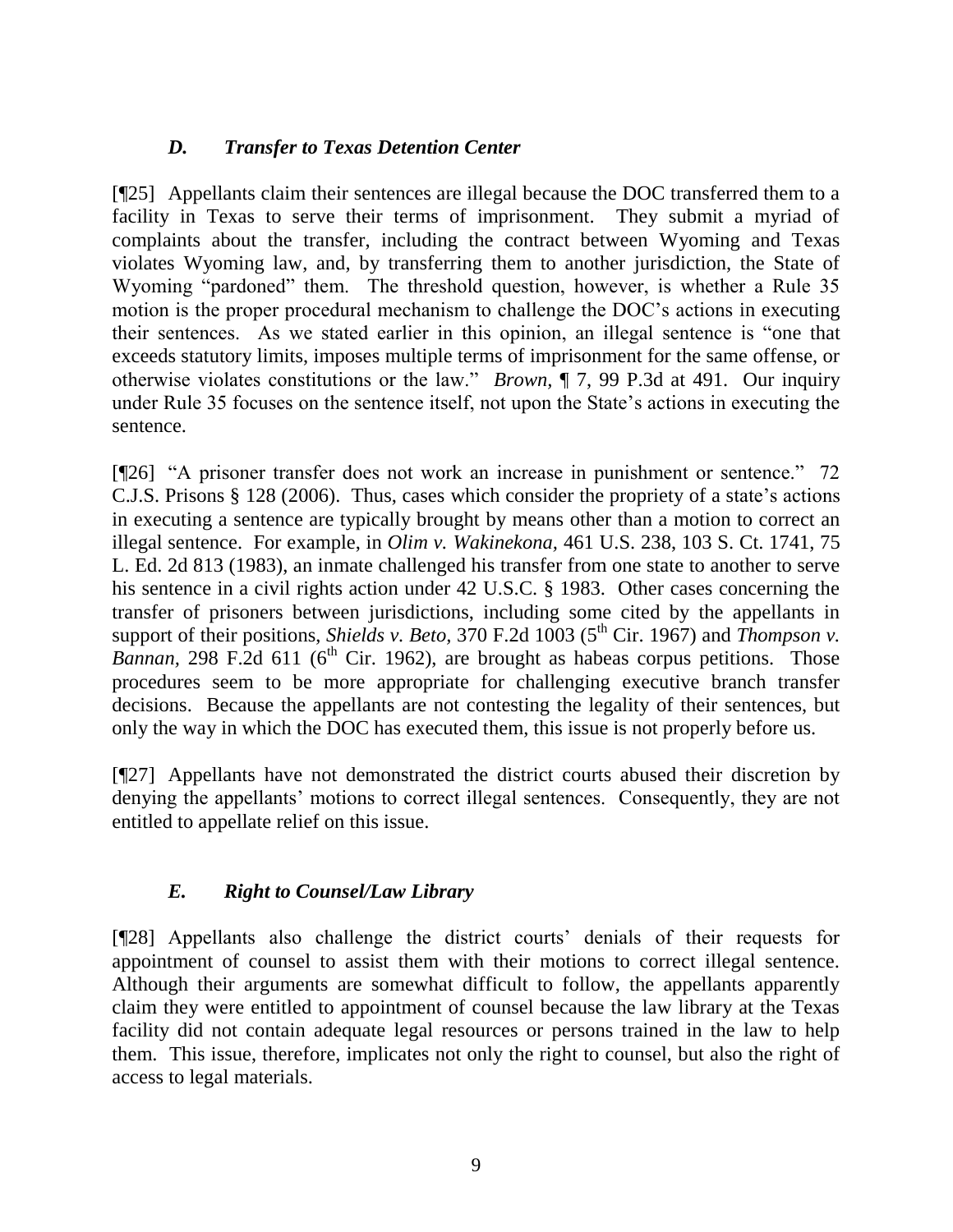[¶29] Wyoming rules and statutes address a criminal defendant"s right to appointment of counsel. W.R.Cr.P. 44 (a)(1) provides:

> Any person financially unable to obtain adequate representation who is charged with a crime for which violation, incarceration as a punishment is a practicable possibility or with juvenile delinquency is entitled to appointed counsel. **The right extends from the first appearance in the court through appeal**.

(emphasis added). Rule 44 does not indicate appointment is required for post-judgment proceedings.

[ $[$ [30] Section 7-6-104(c)(vi), which pertains to appointment of public defenders to represent indigent defendants, provides in pertinent part: "A needy person . . . is entitled . . . to be represented by counsel at every stage of the proceedings, from the time of the initial appointment by the court until the entry of final judgment, at which time the representation shall end, unless the court appoints counsel for purposes of appeal, correction or modification of sentence." Section 7-6-104(c)(vi) indicates appointment of counsel for post-judgment proceedings is a matter within the district court's discretion.

[¶31] In *Pearl v. State,* 996 P.2d 688 (Wyo. 2000), we discussed the constitutional requirements for appointment of counsel. "The Sixth Amendment right to counsel accrues at the time adversary judicial proceedings are initiated against the defendant. Counsel is required not just at trial, but at "critical stages" both before and after trial in which the substantial rights of the accused may be affected." *Id.* at 689. In *Duffy v. State,* 837 P.2d 1047 (Wyo. 1992), we recognized the United States Supreme Court"s process for determining whether a proceeding is "critical."

> In *United States v. Wade*, 388 U.S. 218, 87 S.Ct. 1926, 18 L.Ed.2d 1149 (1967), the Court established a two-stage process to be invoked to determine whether a proceeding is "critical," and whether prejudicial error could flow from it. The Court there stated that the confrontation between the Court and a defendant, without counsel, must be analyzed to determine whether it creates "potential substantial prejudice to defendant's rights." *Wade,* 388 U.S. at 227, 87 S.Ct. at 1932. The succeeding step of the analysis is invoked to determine if the presence of counsel either would, or potentially could, protect the rights of the accused.

The defendant's rights are jeopardized if the defendant makes some sort of admission against penal interest, loses a